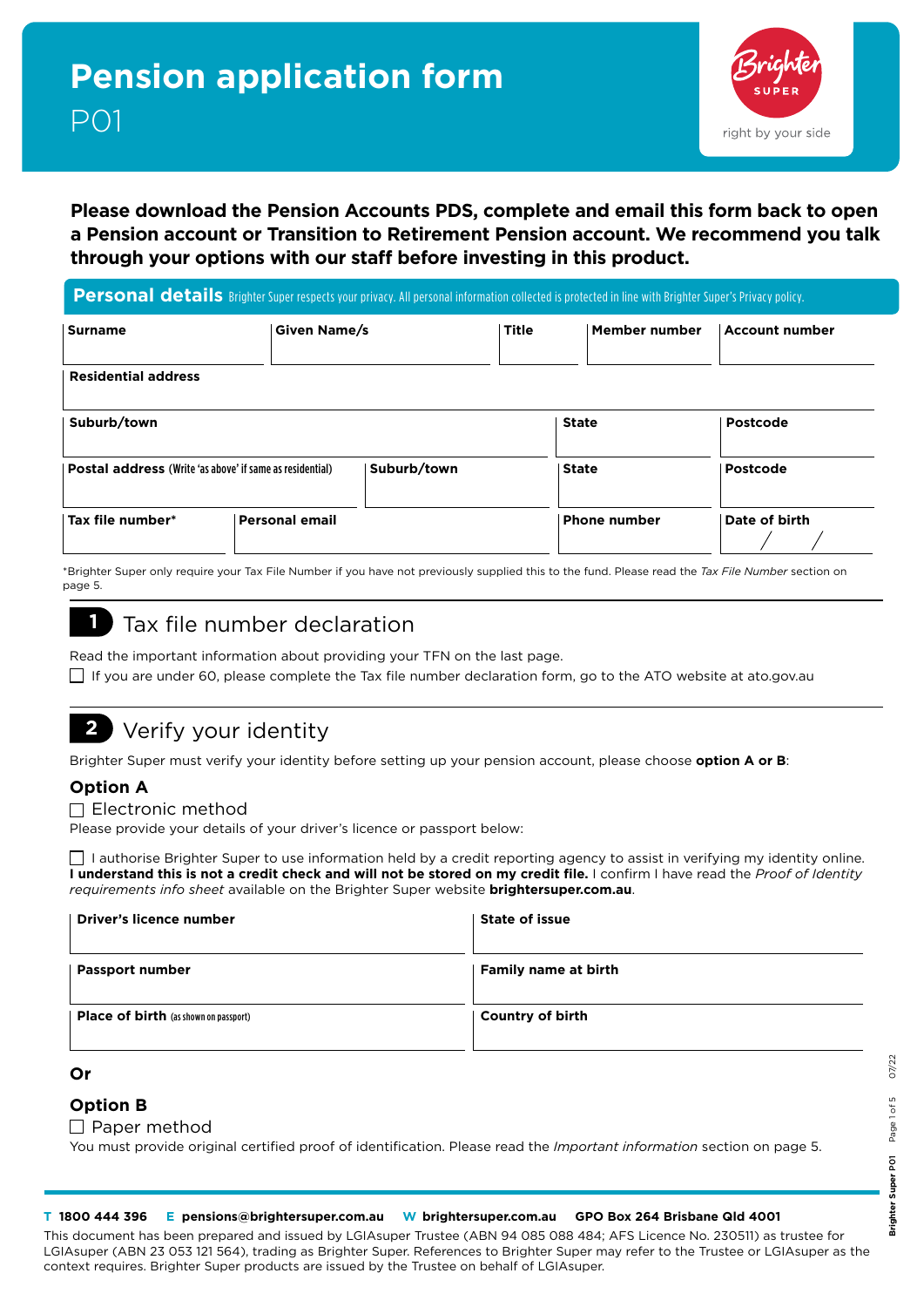## **3** Pension instructions

#### **Choose the type of pension account you want:**

 $\Box$  Pension account (generally applies if you are retired)

Transition to Retirement Pension account (generally applies if you are still employed and under age 65)

#### **Select the amount you want to transfer**

A minimum transfer amount of \$50,000 applies to open a new pension account.

**Total balance** — transfer the total balance from my existing Brighter Super account to my new Brighter Super pension account and close my existing account **or**

| and retain the above amount in my existing account (you must retain at least \$8,000 in your existing Brighter Super |
|----------------------------------------------------------------------------------------------------------------------|
| account) or                                                                                                          |
|                                                                                                                      |

| account to my new Brighter Super pension account (you must retain at least \$8,000 in your existing Brighter Super |  |
|--------------------------------------------------------------------------------------------------------------------|--|
| account).                                                                                                          |  |

# **4** Investment option/s

Please invest my pension in the following options in the proportions indicated.

#### **Use whole percentages only. Percentages must total 100%.**

**If you do not make a choice, your pension will be invested in Diversified Growth while you are under age 75, and Balanced from age 75 onwards.**

| <b>Investment option</b>  | <b>Percentage</b> |
|---------------------------|-------------------|
| <b>Ready-made options</b> |                   |
| Aggressive                | %                 |
| Diversified Growth        | ℅                 |
| Indexed Balanced          | ℅                 |
| <b>Balanced</b>           | ℅                 |
| Stable                    | ℅                 |
| Defensive                 | %                 |

| <b>Investment option</b>            | <b>Percentage</b> |
|-------------------------------------|-------------------|
| <b>Socially responsible options</b> |                   |
| Socially Responsible                | %                 |
| <b>SR Australian Shares</b>         | ℅                 |
| <b>Single asset class options</b>   |                   |
| <b>Australian Shares</b>            | ℅                 |
| <b>International Shares</b>         | %                 |
| Property                            | %                 |
| Diversified Fixed Interest          | %                 |
| Cash                                | ℅                 |

### **5** Pension frequency

Please tick one of the following boxes. Note: all payments are made on the 28th of the month, excluding fortnightly. **Please note, if you do not nominate a frequency in this section you will default to 'Monthly'.**

| $\Box$ Fortnightly             | $\Box$ Monthly                                        | □ Quarterly | $\Box$ Half yearly | $\Box$ Yearly |
|--------------------------------|-------------------------------------------------------|-------------|--------------------|---------------|
| Month for payments to commence |                                                       |             |                    | or            |
|                                | Payments to commence from next available payment date |             |                    |               |

### **6** Your pension payment for the current financial year

Please indicate your preference for the current financial year's pension payment/s. We will write to you to confirm this amount after your application has been processed.

#### **Please note, if you do not nominate an option in this section you will default to 'Minimum pension amount'.**

Minimum pension amount **or**

Maximum pension amount (Transition to Retirement Pension accounts only) **or**

 $\Box$  Nominated amount of  $\sharp \begin{bmatrix} \parallel & \parallel & \end{bmatrix}$   $\parallel \Box \parallel \parallel \bot \parallel \parallel \parallel$  per payment before any tax applicable.

(e.g. if you nominate \$500 and select monthly in section 4 you will be paid \$500 per month) Must total at least the minimum pension amount for this year, and where applicable, be less than the maximum pension amount allowed.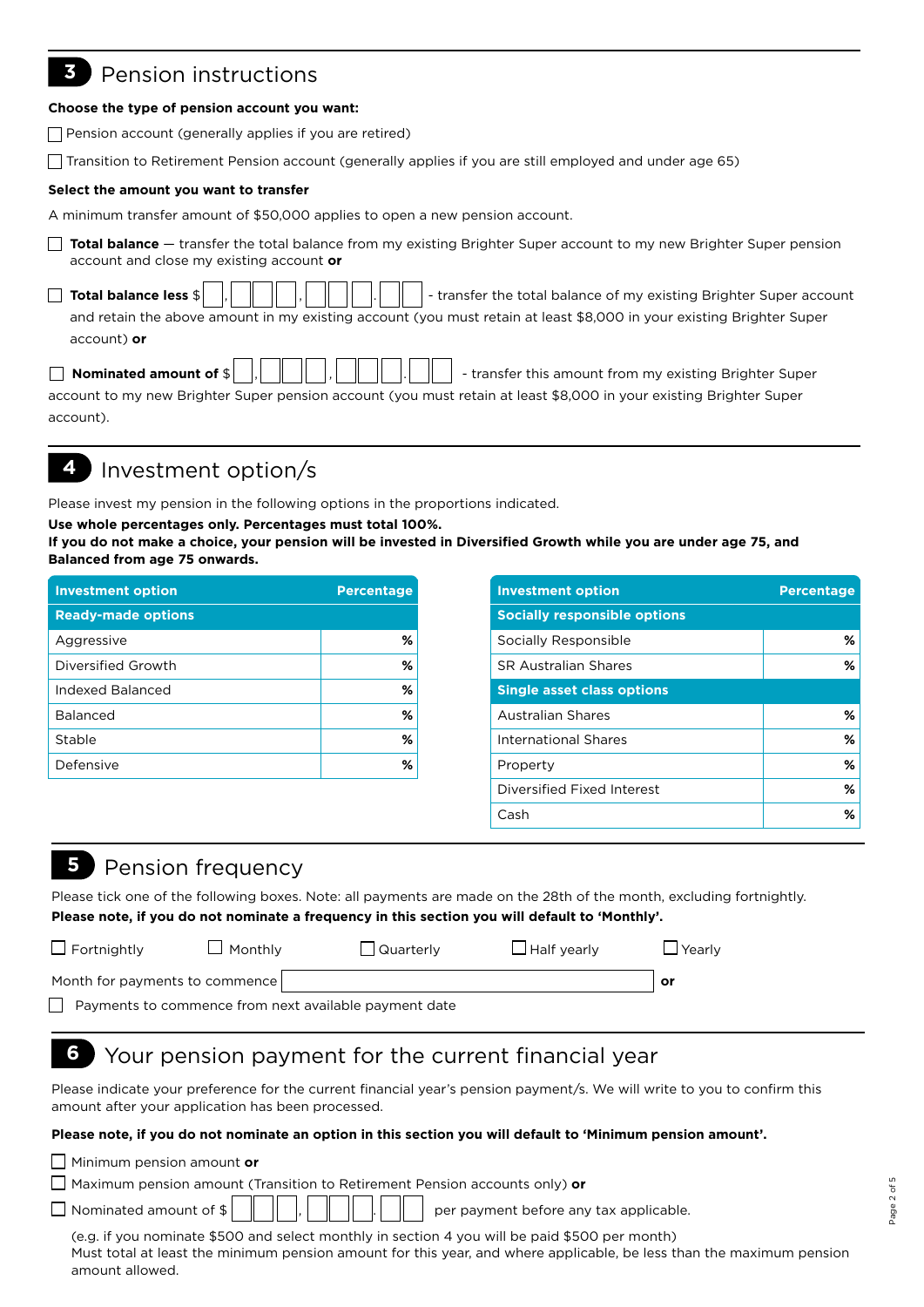### **7** Bank account details

 $\Box$ I would like to use the same bank account recorded against my existing pension account

#### **or**

 $\Box$  I would like to nominate a new bank account

It is your responsibility to ensure your bank details are correct and that you are the holder of the account. Brighter Super will not be liable for any errors that occur based on the account details you provide. Payments cannot be made to third parties or non-Australian bank accounts. You must provide us with sufficient information to verify your identity to change your bank details with Brighter Super. **Please complete section 1 and also provide a copy of the portion of your bank statement that shows your full name and account details (your balance and transaction details are not required).**

| <b>BSB number</b> (6 digits) | ∣ Account number | <b>Account name</b> |
|------------------------------|------------------|---------------------|
|                              |                  |                     |

 $\Box$ I have attached the relevant portion of my bank statement to verify my identity

# **8** Pension payment investment option/s

Please withdraw my regular pension payments as indicated below—does not apply to lump sum withdrawals:

- Withdraw my pension payments across investment option/s in the same proportions that make up my overall account balance.
- $\Box$  Withdraw my pension payments from the option/s specified—complete Option 1 or Option 2 below.

| <b>Investment option</b><br><b>Ready-made options</b> | <b>Option 1 OR</b><br>Percentage |   | <b>Option 2</b><br>Order of withdrawal preference<br>(e.g. 1, 2, 3, 4, 5) |
|-------------------------------------------------------|----------------------------------|---|---------------------------------------------------------------------------|
| Aggressive                                            |                                  | ℅ |                                                                           |
| Diversified Growth                                    |                                  | ℅ |                                                                           |
| Indexed Balanced                                      |                                  | % |                                                                           |
| <b>Balanced</b>                                       |                                  | % |                                                                           |
| Stable                                                |                                  | ℅ |                                                                           |
| Defensive                                             |                                  | % |                                                                           |

If you do not make a choice, or there are not enough funds left in your nominated investment option(s), your future payments will be drawn proportionately across all of your investments.

**Option 1**—Percentage (use whole percentages only and your total must equal 100%)

**or**

**Option 2**—Order of withdrawal preference (e.g. 1, 2, 3, 4, 5 etc.) The balance of each option will be exhausted before withdrawing from the next option.

| <b>Investment option</b>            | <b>Option 1 OR Option 2</b><br>Percentage | <b>Order of withdrawal preference</b><br>(e.g. 1, 2, 3, 4, 5) |
|-------------------------------------|-------------------------------------------|---------------------------------------------------------------|
| <b>Socially responsible options</b> |                                           |                                                               |
| Socially Responsible                | ℅                                         |                                                               |
| <b>SR Australian Shares</b>         | ℅                                         |                                                               |
| <b>Single asset class options</b>   |                                           |                                                               |
| Australian Shares                   | ℅                                         |                                                               |
| International Shares                | ℅                                         |                                                               |
| Property                            | ℅                                         |                                                               |
| Diversified Fixed Interest          | ℅                                         |                                                               |
| Cash                                | %                                         |                                                               |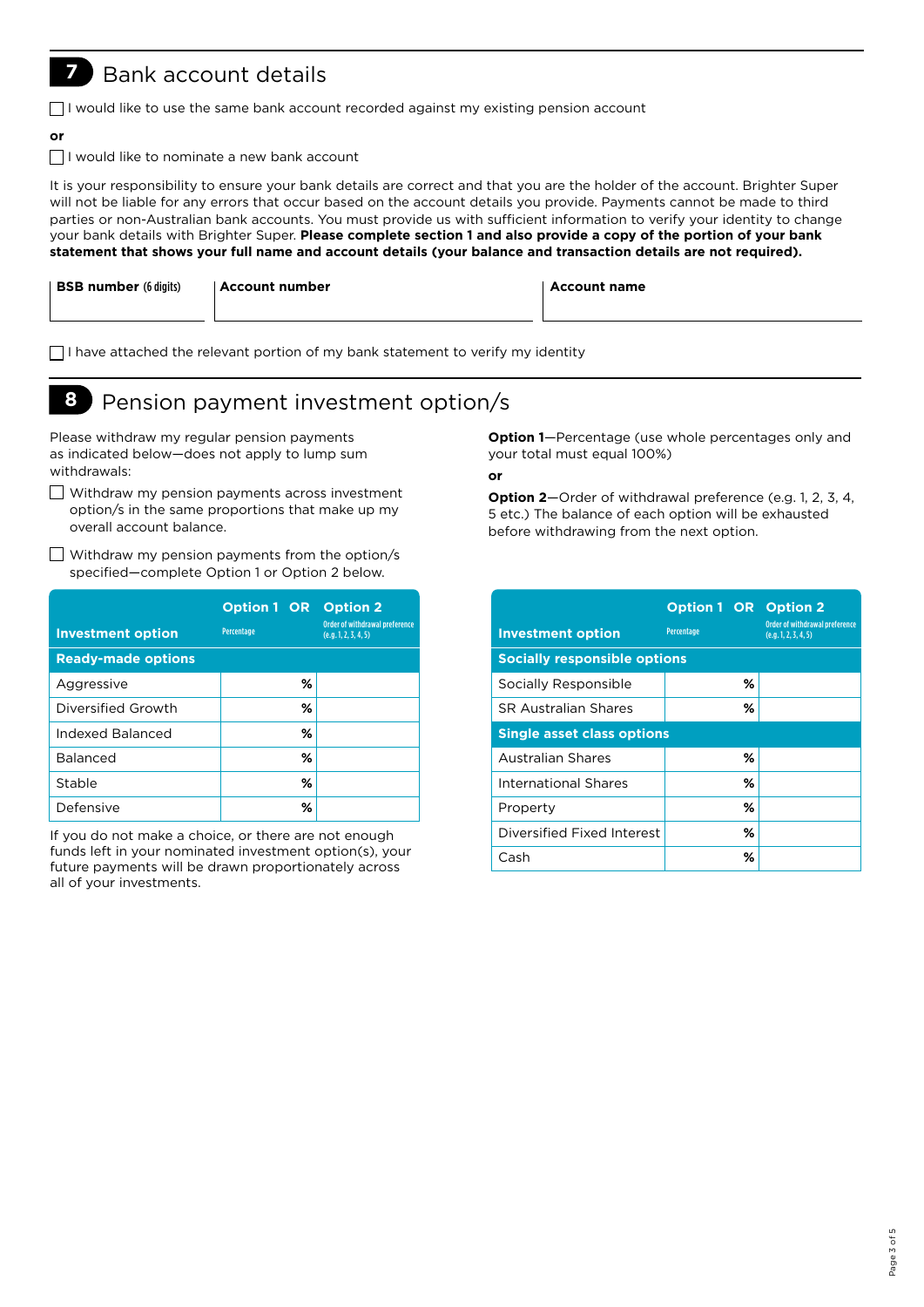### **9** Beneficiary options

Would you like to nominate a beneficiary up front in the event of your death? It is important to understand there may be Services Australia - Centrelink implications before making this decision. We recommend you seek financial advice. Please contact us for more information on the types of beneficiary nominations we offer on **1800 444 396.**

#### **Please select one option below or on the next page.**

 **Option 1 - Reversionary nomination.** The person you nominate as your reversionary beneficiary must be a dependant (generally your spouse) at the time of nomination and at the time of death.

| <b>Surname</b>             | Given name/s |              | Title         |
|----------------------------|--------------|--------------|---------------|
| <b>Residential address</b> |              |              | Date of birth |
| Suburb/town                |              | <b>State</b> | Postcode      |
| Relationship to you        |              |              |               |

**or** 

 **Option 2 - Binding nomination.** Please complete a *Binding death benefit nomination form* available on the Brighter Super website **b[rightersuper.com.au](http://www.lgiasuper.com.au)**. Call us for more information.

**or**

#### **Option 3 - Preferred nomination.**

| <b>Title</b> | Full name of beneficiary Beneficiary's residential address | <b>Relationship to</b><br>you (spouse, child,<br>Date of birth stepchild, etc) | <b>Share or</b><br>proportion<br>of benefit |
|--------------|------------------------------------------------------------|--------------------------------------------------------------------------------|---------------------------------------------|
|              |                                                            |                                                                                | %                                           |
|              |                                                            |                                                                                | %                                           |
|              |                                                            |                                                                                | %                                           |
|              |                                                            |                                                                                | %                                           |
|              |                                                            |                                                                                | %                                           |
|              |                                                            |                                                                                | 100%                                        |

# **10** Tax deduction

You may be able to claim a tax deduction for voluntary contributions to your super. This would need to be done before commencing your Pension or Transition to Retirement Pension account. See the *Tax deduction for voluntary contributions* info sheet for more information.

I intend to claim a tax deduction on voluntary contributions paid to my super account and enclose a completed *Notice of intent to claim or vary a deduction for personal super contributions* form.